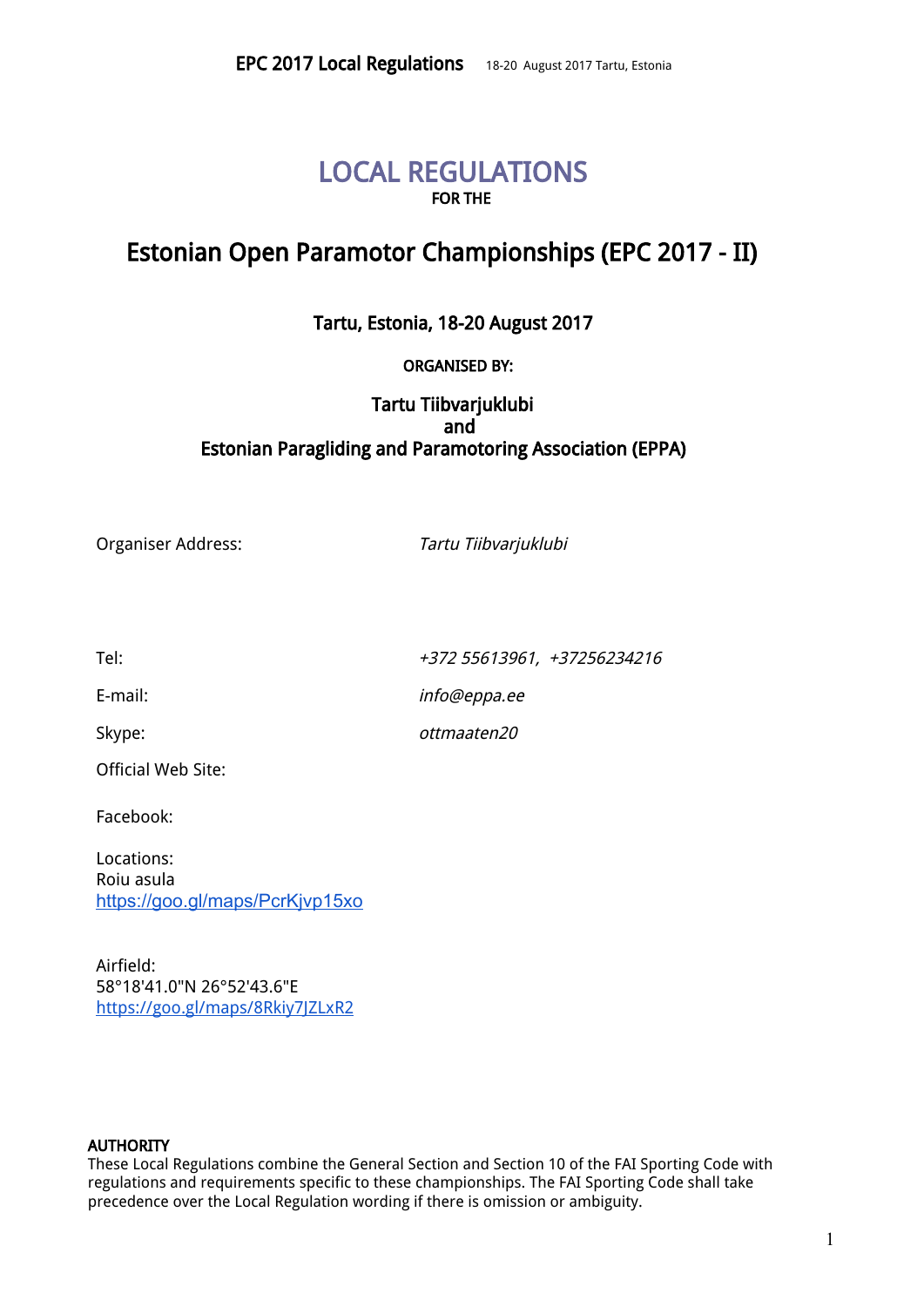# **Contents**

1. [GENERAL](#page-2-1) 1.1 MISSION [STATEMENT](#page-2-3) 1.2 [PROGRAMME](#page-2-2) DATES 1.3 [OFFICIALS](#page-2-0) 1.4 [ENTRY](#page-3-1) 1.5 [ACCOMMODATION](#page-3-0) & CATERING FEES 1.6 INSURANCE 1.7 [LANGUAGE](#page-4-7) 1.8 [MEDALS](#page-4-5) AND PRIZES 1.9 [CHAMPIONSHIP](#page-4-6) CLASSES 1.9.1 CLASS [VIABILITY](#page-4-3) 1.10 [CHAMPIONSHIP](#page-4-0) VALIDITY 2. GENERAL [COMPETITION](#page-4-1) RULES 2.1 [REGISTRATION](#page-4-4) 2.2 TEAM LEADERS AND [ASSISTANTS](#page-4-2) 2.3 PILOT AND NAVIGATOR [QUALIFICATIONS](#page-5-7) 2.4 AIRCRAFT AND ASSOCIATED EQUIPMENT 2.5 [FLIGHT](#page-5-3) RANGE 2.6 CONTEST [NUMBERS](#page-5-8) 2.7 FLIGHT [LIMITATIONS](#page-5-1) 2.8 DAMAGE TO A [COMPETING](#page-5-9) AIRCRAFT 2.9 [MANDATORY](#page-5-5) EQUIPMENT 2.10 [PROHIBITED](#page-5-6) EQUIPMENT 3. FLYING AND SAFETY [REGULATIONS](#page-5-4) 3.1 [COMPLIANCE](#page-5-2) WITH THE LAW 3.2 OFFICIAL NOTICE BOARD AND [OFFICIAL](#page-5-0) TIME 3.3 [COMPLAINTS](#page-6-4) & PROTESTS 3.4 GNSS FLIGHT [RECORDERS](#page-6-3) 3.5 [ELECTRONIC](#page-6-2) EQUIPMENT 3.6 EXTERNAL AID TO [COMPETITORS](#page-6-5) 4. [CHAMPIONSHIP](#page-6-1) TASKS 4.1 [GENERAL](#page-6-0) 4.2 TASK [PERIOD](#page-7-3) 4.3 TASK SUSPENSION OR [CANCELLATION](#page-7-8) 4.4 TYPES OF [TASKS](#page-7-2) 4.5 [OUTLANDINGS](#page-7-7) 4.6 [QUARANTINE](#page-7-6) AREA 5. [FLYING](#page-7-1) THE TASKS 5.1 [ASSISTANCE](#page-7-4) 5.1.1 [GENERAL](#page-7-5) 5.1.2 PL1 [WHEEL-CHAIRED](#page-7-0) DISABLED PILOT 5.2 [TAKE-OFF](#page-8-3) 5.3 [LANDING](#page-8-4) 5.3.1 [PRECISION](#page-8-2) LANDING 6. [CONTROL](#page-8-1) OF TASK FLIGHTS. 6.1 [TIMING](#page-8-0) 6.2 FUELLING PROCEDURE 6.3 BODYWEIGHT INDEX 6.4 WEIGHING OF MACHINE BEFORE LAUNCH 6.5 WEIGHING OF PILOT(S) + MACHINE AFTER LANDING 6.6 [GATES](#page-9-0) 6.7 [TURNPOINTS](#page-10-2) 6.8 [SLALOM](#page-10-1) POLES 6.9 [INFLATABLE](#page-10-0) PYLONS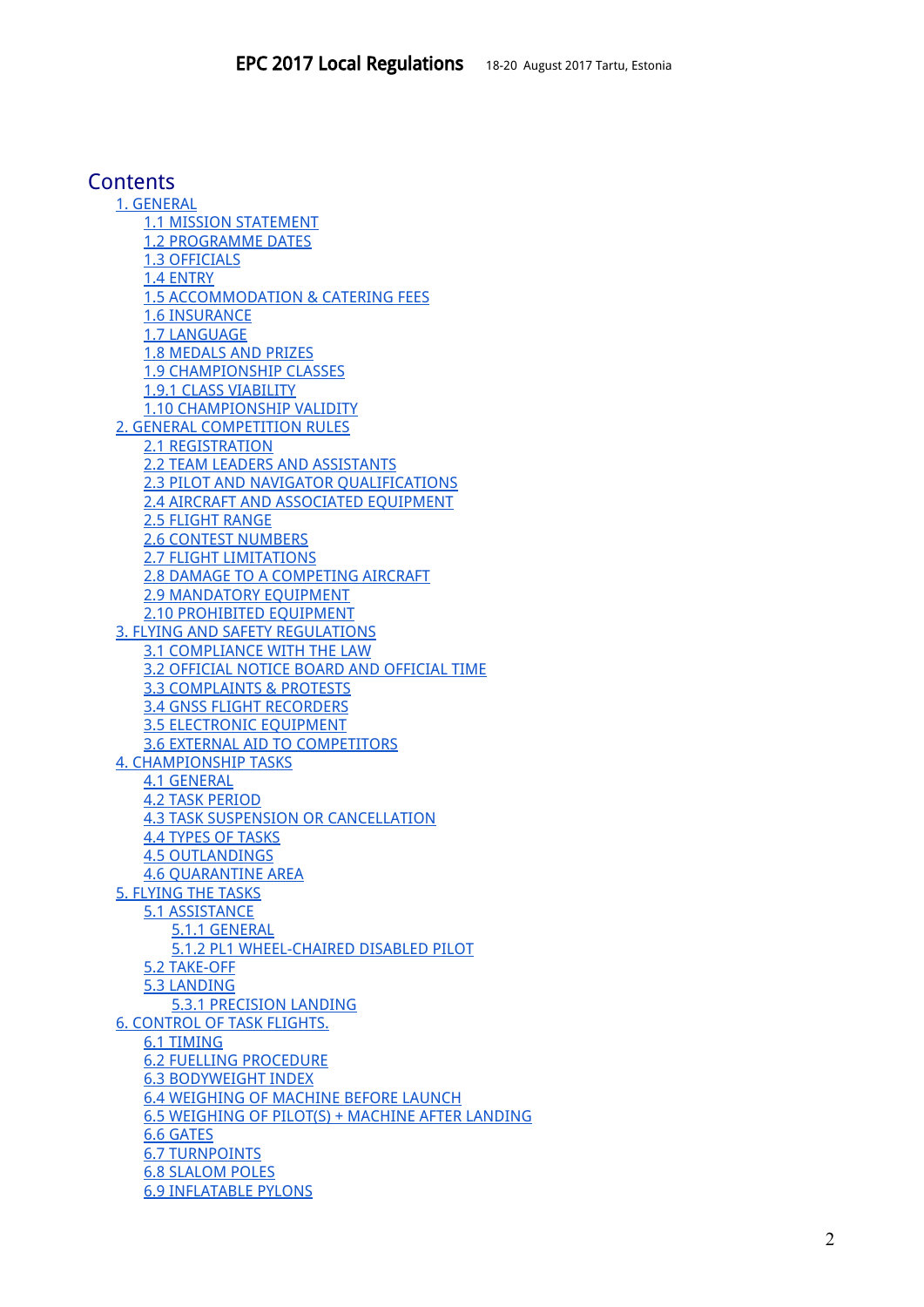6.10 [INFRARED](#page-10-3) GATES 6.11 THE [LANDING](#page-10-6) DECK 7. [SCORING](#page-10-4) 7.1 [GENERAL](#page-10-7) 7.2 [SCORING](#page-10-5) ALL TASKS 7.3 TEAM [SCORING](#page-11-0) 7.4 [DISQUALIFICATION](#page-11-1) AND PENALTIES.

# <span id="page-2-1"></span>1. GENERAL

# <span id="page-2-3"></span>1.1 MISSION STATEMENT

Tartu Tiibvarjuklubi and Estonian Paragliding & Paramotoring Association (EPPA) are honoured to be hosting Estonian Open Paramotor Championships 2017.

Task philosophy is one of the most important aspects of a successful event. Not only should tasks be enjoyed by all participants, as well as being meaningful in the sporting sense, they should hopefully steer the design of our flying machines in the right direction.

We are therefore determined to run an event for pilots, optimising time in the air, with fun and simple, yet challenging tasks. Airborne decisions are to prevail over traditional ground task planning. Tasks are to be set specifically with paramotors in mind.

In these Local Regulations, we are introducing quite a few changes and additions to traditional FAI Section 10. Here are some of those features:

- More flying, more tasks
- Larger decks with open launching, whenever possible
- No zero score, whenever possible
- Fewer penalties
- Easy fuelling procedure for economy tasks
- Fair scoring in economy tasks

A successful competition is one when all the members of the organisation are pleased to get involved and are wishing they were competing themselves. It is also a competition when all pilots and Teams regardless of their final positions, can return home with fond memories and with many more friends, and this is precisely our ultimate aim.

### <span id="page-2-2"></span>1.2 PROGRAMME DATES

Registration, training, aircraft inspection: 18 August 2017 17.00-20.00 Opening ceremony: 18 August 2017 20.30<br>First competition briefing: 18 August 2017 21.00 First competition briefing: First competition task: 19 August 2017 06.00 Contest flying days: 19-20 August 2017 2017 Closing ceremony, prize-giving: 20 August 2017 2017 14.00

### <span id="page-2-0"></span>1.3 OFFICIALS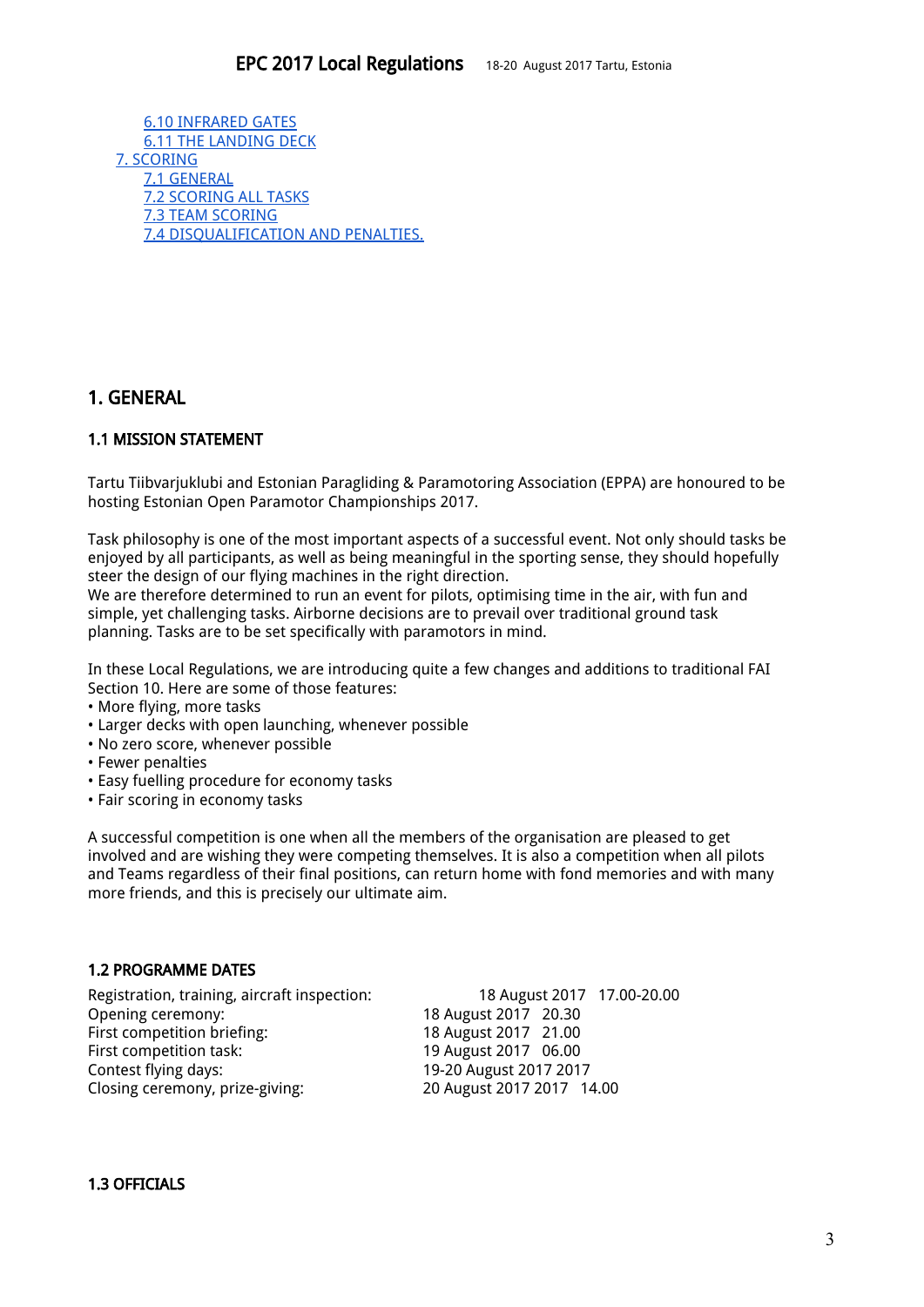| Event Director:       | Aare Vanari (EST)  | +37255613961 |
|-----------------------|--------------------|--------------|
| Competition Director: | Heino Vanari (EST) | +37256637089 |
| Chief Marshal:        | Aare Vanari (EST)  | +37255613961 |

# <span id="page-3-1"></span>1.4 ENTRY

The Championships are open to all pilots from Active Member and Associate Member countries

The entry fees are:

35.- EUR

Deadline for late allocation payments: before the first briefing

Entry Fees include:

- Competition management (setting, organising, controlling and evaluating the tasks, briefings, prize-giving, media coverage etc.).
- All competition materials (maps, task descriptions, competition numbers etc.)
- Flight recorders (FR)
- Free use of the airfield.
- Environmental fee.
- Free entrance to all official events.

Entries must be made on the official Entry Form and entry fees must be transferred into the following bank account:

Beneficiary: EESTI TIIBVARJUSPORDI LIIT MTÜ

Address: Tähise 7 Saue Bank: SEB IBAN: EE931010220106677013 Bank address: Tornimäe 2 Tallinn SWIFT/BIC: EEUHEE2X

<span id="page-3-0"></span>Paid entry fee is not refundable.

### 1.5 ACCOMMODATION & CATERING FEES

#### Participants Package Deal for Accommodation & Sauna

50 EUR/person in twin or triple hotel room from 18 to 20 August in Tigete Puhkemaja Location: <https://goo.gl/maps/5rhb2BfPM4Q2>

Accommodation fees include:

- Accommodation in twin or triple hotel room
- Wireless internet in the hotel
- Use of hotel briefing rooms, meeting rooms, task planning spaces, dining hall & workshop<br>● Free parking
- Free parking
- **Free Sauna**

Meals will be organized by Tartu Tiibvarjuklubi

All other deals MUST be negotiated well in advance: (+37256637089, Heino Vanari[\)](mailto:info@eppa.ee) Note: Camping is not advisable because of mosquitoes and possible cold nights.

# 1.6 INSURANCE

For the PL classes a third party insurance of minimum at least 750 000 SDR and a passenger insurance of at least 100 000 SDR (applicable to co-pilots) is required by Regulation (EC) No 785/2004 of the European Parliament and the Council of 21 April 2004 (1 SDR =~1.2 euros)

Documentary proof of insurance as specified on the Entry Form must be presented to the organisers at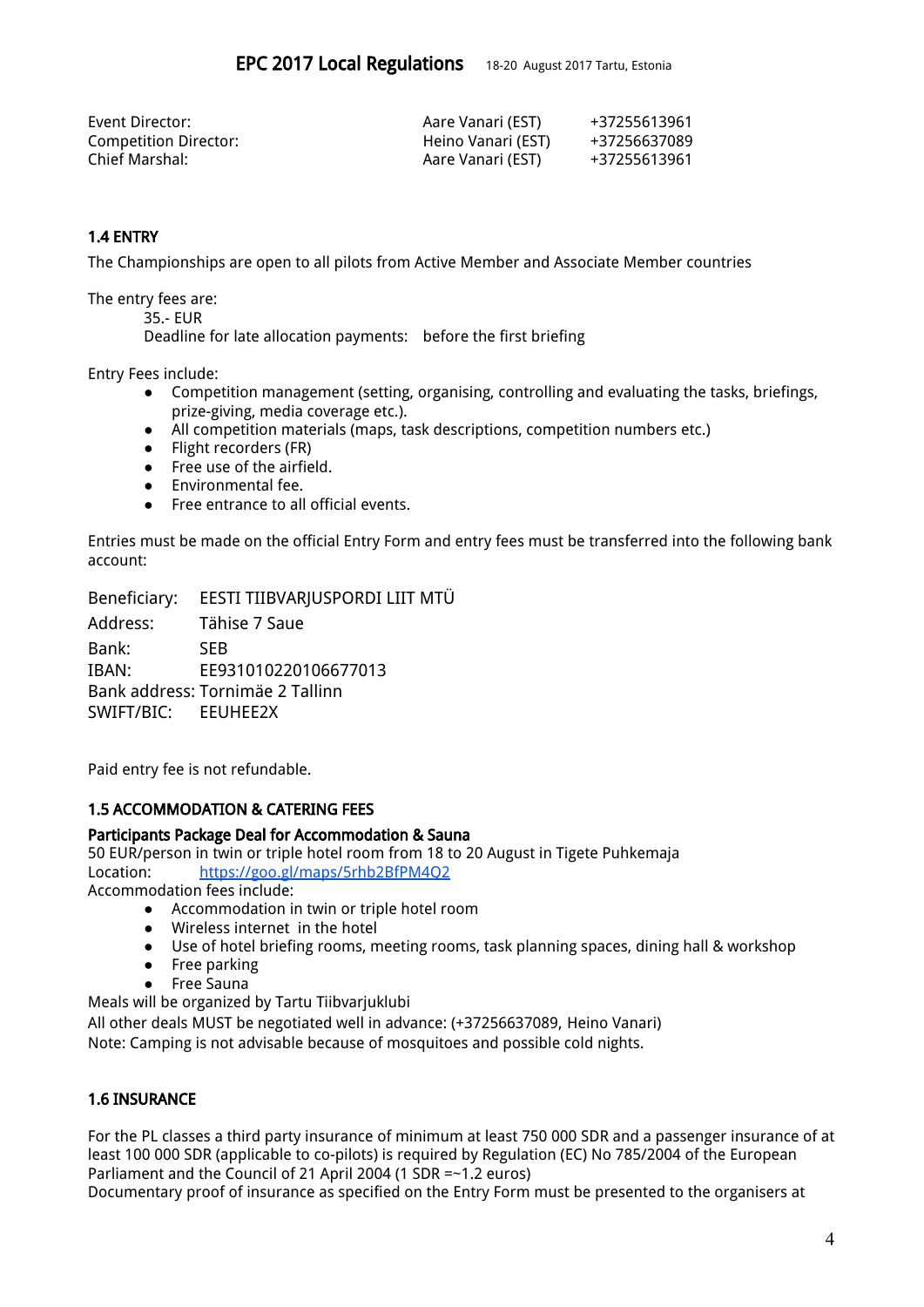registration. (GS. 3.9.6)

1. For the PF classes a third party insurance is not mandatory. Personal accident insurance is highly recommended. All applicable insurances must be presented at registration.

# <span id="page-4-7"></span>1.7 LANGUAGE

The official language of the Championships is Estonian. Translations into English, Finnish and Russian will be assisted if necessary.

#### <span id="page-4-5"></span>1.8 MEDALS AND PRIZES

Trophies will be awarded to:

- Pilots placed first, second and third in each valid class.
- Club teams placed first, second and third, in each valid class
- <span id="page-4-6"></span>- National teams placed first, second and third, in each valid class

### 1.9 CHAMPIONSHIP CLASSES

The Championships may be held in the following classes (S10 1.5): PF1, PL1

Each class is a championship in its own right and as far as possible interference of one class by another shall be avoided.

# <span id="page-4-3"></span>1.9.1 CLASS VIABILITY

For a championship to be valid there must be no less than 5 pilots for class PF1 and 3 pilots for the class PL1, ready to fly the first task, and must start a minimum of one task.

#### <span id="page-4-0"></span>1.10 CHAMPIONSHIP VALIDITY

The title of Champion in any class shall be awarded only if there have been at least 3 separate tasks. (S10 4.3.3)

# <span id="page-4-1"></span>2. GENERAL COMPETITION RULES

### <span id="page-4-4"></span>2.1 REGISTRATION

On arrival the Team Leaders and members shall report to the Registration Office to have their documents checked and to receive supplementary regulations and information. The following documents are required:

- Evidence of competitor's nationality or residence.
- Receipt for payment of entry fees.
- Liability waiver (signed on registration).

Without all required documents, registrations won't be accepted and the entry fee won't be returned. The Registration Office will be open as indicated on the information board. Registration forms may be inspected by Team Leaders on request prior to the start of competition flying.

### <span id="page-4-2"></span>2.2 TEAM LEADERS AND ASSISTANTS

Each Team can designate a Team Leader, who may be a competitor.

The Team Leader is the liaison between the organisers and his team. He is responsible for the proper conduct of his team members, for ensuring that they do not fly if ill or suffering from any disability which might endanger the safety of others and that they have read and understand the rules.

Briefings will be held for Team Leaders and/or competitors on each flying day. The time and place for briefing meetings and any postponements will be prominently displayed.

All briefings will be in Estonian or/and English and may be recorded in notes, by tape recorder or video.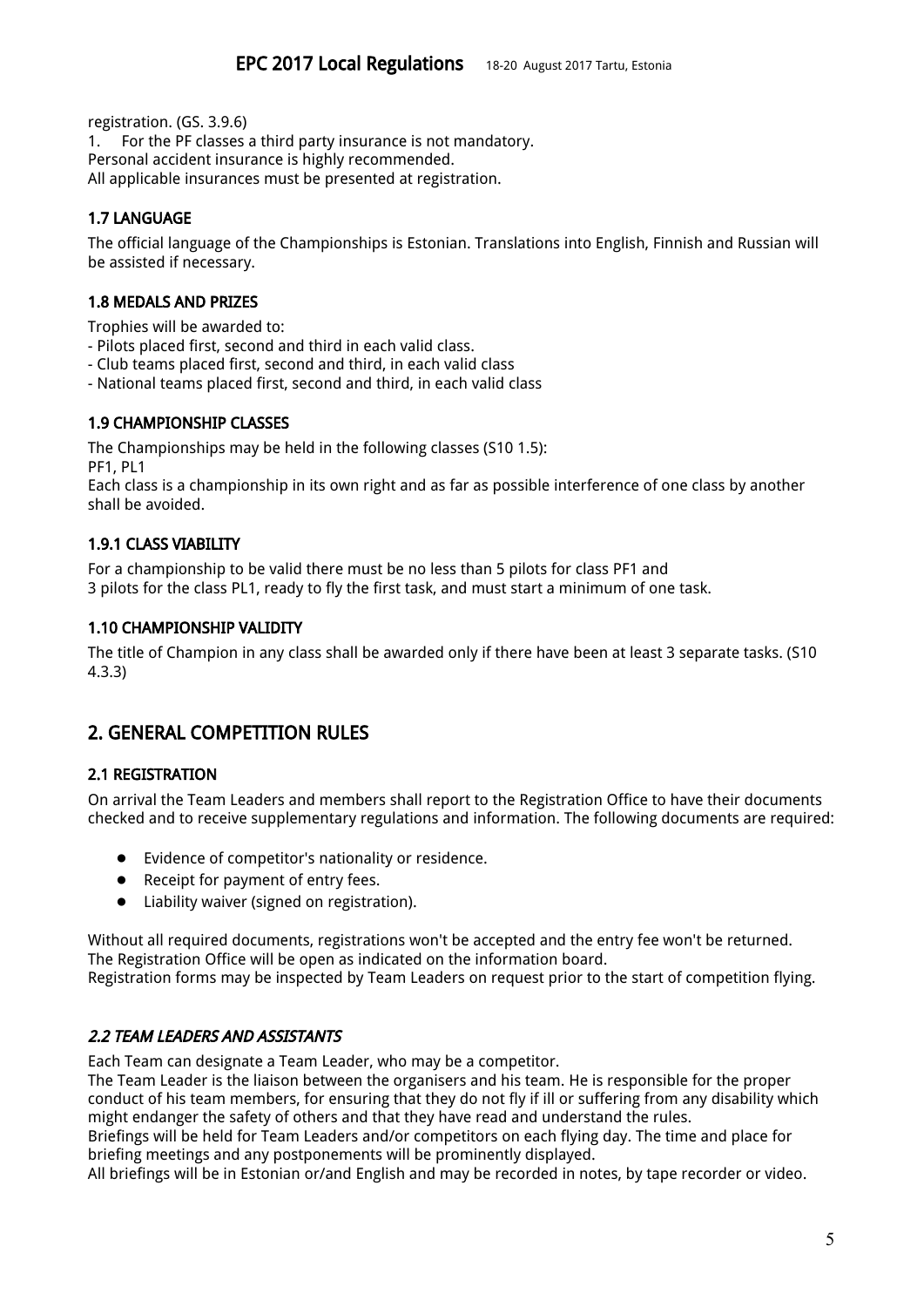# <span id="page-5-7"></span>2.3 PILOT AND NAVIGATOR QUALIFICATIONS

A competing pilot shall be of sufficient standard to meet the demands of an international competition.

#### 2.4 AIRCRAFT AND ASSOCIATED EQUIPMENT

Aircraft and equipment provided by the competitor must be of a performance and standard suitable for the event.

The aircraft must comply with the FAI definition of a Paramotor at all times (S10 1.3 & 1.4).

The aircraft shall fly throughout the championships as a single structural entity using the same set of components as used on the first task except that propellers may be changed.

All aircraft must be made available during the Registration period for an acceptance check in the configuration in which they will be flown. The organisers have the right to inspect for class conformity and if necessary, ground any aircraft for safety reasons at any time during the event.

# <span id="page-5-3"></span>2.5 FLIGHT RANGE

<span id="page-5-8"></span>All aircraft will be expected to have a still air range of 70 km (S10 4.17.7)

# 2.6 CONTEST NUMBERS

<span id="page-5-1"></span>Aircraft shall carry the number centrally on the underside of the paraglider, top towards the leading edge.

# 2.7 FLIGHT LIMITATIONS

Each aircraft shall be flown within the limitations of its design, Certificate of Airworthiness or Permit to Fly. Any manoeuvre hazardous to other competitors or the public shall be avoided. Unauthorised take off, aerobatics are prohibited. (S10 4.23.2)

Each aircraft shall be given a pre-flight check by its pilot and may not be flown unless it is serviceable. (S10 4.23.3)

### <span id="page-5-9"></span>2.8 DAMAGE TO A COMPETING AIRCRAFT

Any damage shall be reported to the organisers without delay and the aircraft may then be repaired. Any replacement parts must be replaced by an identical part, except that major parts such as a wing may be replaced by a similar model or one of lesser performance.

Note: Change of major parts may incur a penalty. (S10 4.23.4)

An aircraft may be replaced by permission of the Director if damage has resulted through no fault of the pilot.

Replacement may be only by an identical make or model or by an aircraft of similar or lower performance and eligible to fly in the same class.(S10 4.23.5)

### <span id="page-5-5"></span>2.9 MANDATORY EQUIPMENT

A protective helmet must be worn whenever the pilot is strapped into the harness of an aircraft. An emergency parachute system is mandatory.

### <span id="page-5-6"></span>2.10 PROHIBITED EQUIPMENT

Disposable ballast, and gyroscopic instruments, GPS devices or other equipment permitting flight without visual reference to the ground.

# <span id="page-5-4"></span>3. FLYING AND SAFETY REGULATIONS

### <span id="page-5-2"></span>3.1 COMPLIANCE WITH THE LAW

<span id="page-5-0"></span>Each competitor is required to conform to the laws and the rules of the air of Estonia. (S10 4.23.1)

### 3.2 OFFICIAL NOTICE BOARD AND OFFICIAL TIME

The official notice board will have the form of a website. Competitors will be able to connect to the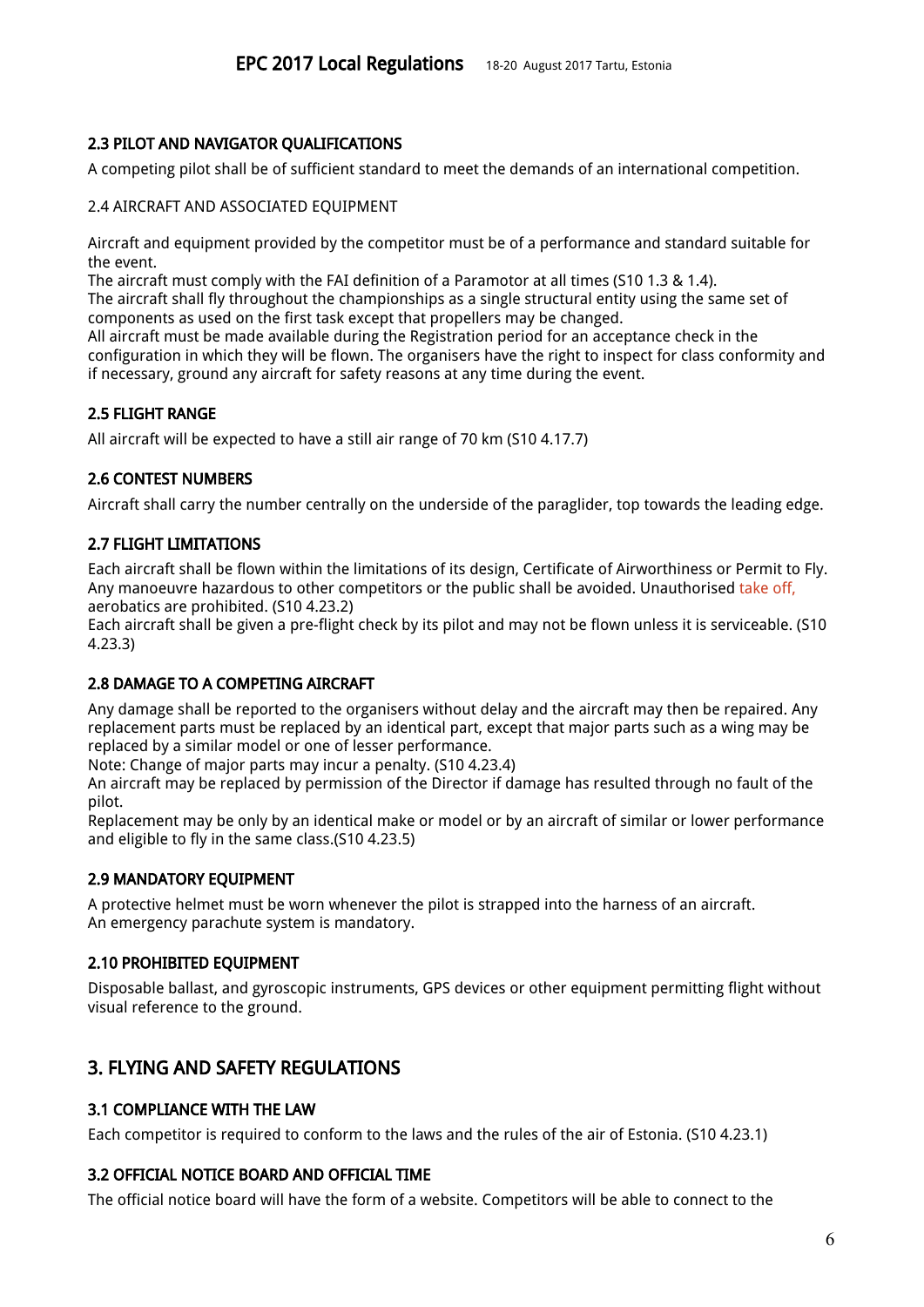organisers' intranet/internet and teams are expected to bring their own computers provided with a WiFi network interface.

<span id="page-6-4"></span>Official time is local Estonian time (GMT+3)

# 3.3 COMPLAINTS & PROTESTS

The complaint and protest procedures are as described in Section 10 4.35 and 4.36. The protest fee is 50 euros.

# <span id="page-6-3"></span>3.4 GNSS FLIGHT RECORDERS

A CIMA approved GNSS Flight Recorder must be used as primary evidence in most tasks, when GPS evidence is required.

In the event of a failure of the primary FR, a second FR may be used as secondary evidence. Second FR is not provided by organizers.

Each FR must be presented to the organisation for inspection and recording of type, serial number and labelling as briefed at opening briefing.

Once the championship has started the pilot must always use the same FR. In the event of a permanent failure, another CIMA approved FR may be used with the permission of the organisers.

It is the pilot's responsibility to ensure that he is fully aware of the functions and capabilities of his FR, that it has sufficient battery power and that the antenna is correctly positioned.

# <span id="page-6-2"></span>3.5 ELECTRONIC EQUIPMENT

Other than CIMA approved GNSS Flight Recorders and the supplied basic mobile phone, all other electronic devices with real or potential communication or navigation capabilities must be declared and approved by the Championship Director, and may be carried switched off and sealed.

A document describing each device will be signed by the competitor when it is being sealed, and the document will be retained by the organisation. After the task, provided the seal is not broken, documents will be returned to each competitor when he comes to unseal the device. The director must be immediately informed if the seal is broken. If a document is still in the possession of the organisation at the time of issuing the scores, the competitor will get a 100% task penalty.

Before each task the Director will ask marshals to check for infringements. The penalty is disqualification from the competition.

Unless otherwise briefed, then in the period between entering quarantine before flying a task and leaving quarantine after flying a task, only materials issued by the organiser, mathematical calculators without any capability for any data transfer, and clocks/stopwatches may be used for pre-flight preparation and flight control. No other electronic devices with real or potential communication and/or navigation capabilities shall be available to, or accessed by the pilot or crew. (S10 4.27)

### <span id="page-6-5"></span>3.6 EXTERNAL AID TO COMPETITORS

Any help in navigation or thermal location by non-competing aircraft, including a competing aircraft not carrying out the task of their own class is prohibited. This is to ensure as far as possible that the competition is between individual competitors neither helped nor controlled by external aids. (S10 4.26) The basic phone supplied by the organisers to all pilots for task cancellation cannot be used for communication between pilots and/or ground crew.

# <span id="page-6-1"></span>4. CHAMPIONSHIP TASKS

# <span id="page-6-0"></span>4.1 GENERAL

To count as a valid championship task all competitors in the class concerned will be given the opportunity to have at least one contest flight with time to carry out the task.

A task for each class may be different and a task may be set for all classes. (S10 4.29.5)

A competitor will generally be allowed only one take-off for each task and the task may be flown once only. A competitor may return to the airfield within 5 minutes of take-off for safety reasons or in the event of a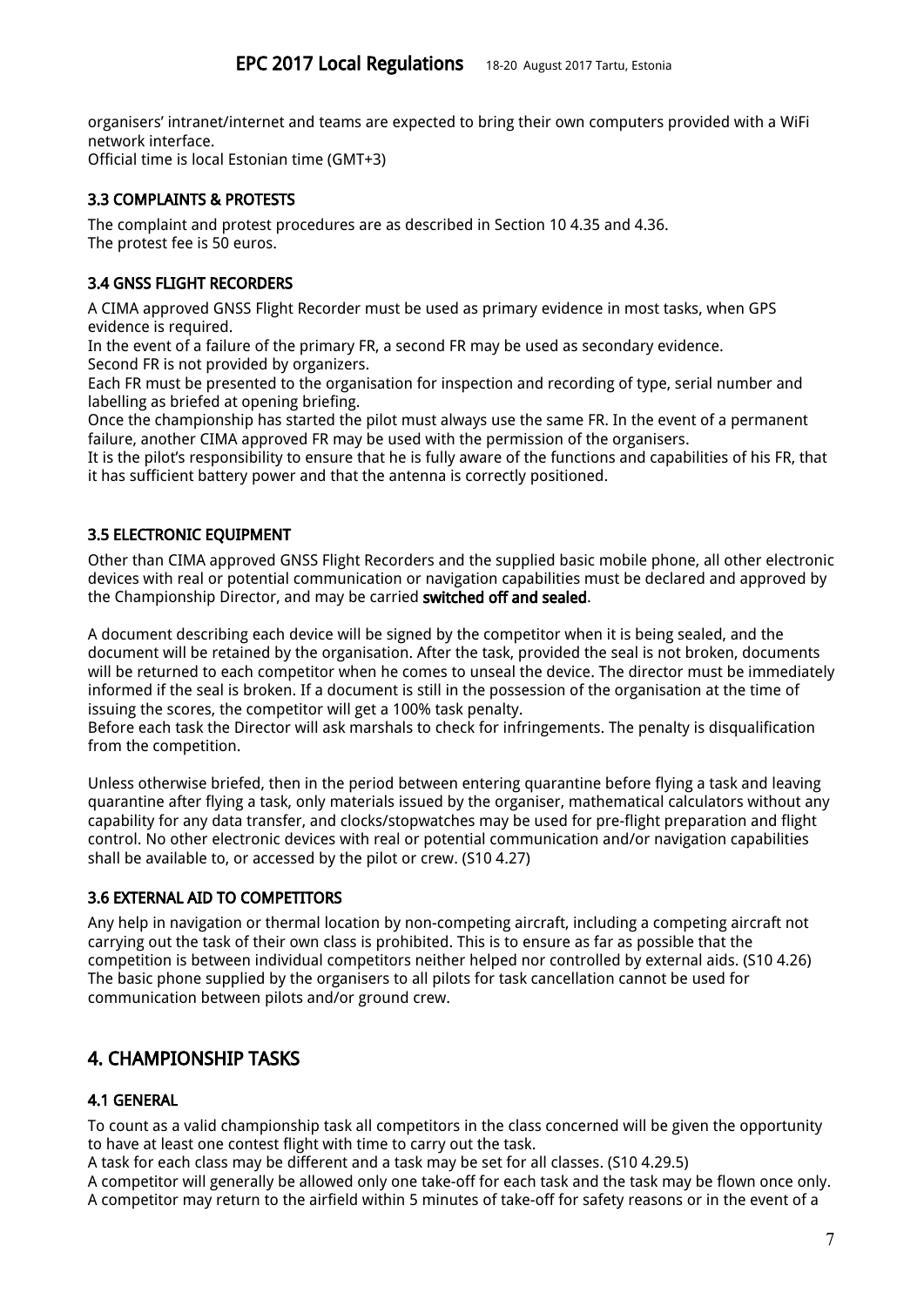GNSS flight recorder failure. In this case a further start may in principle be made without penalty but equally the competitor must not benefit in any way from restarting. Exceptions and penalties will be specified in the Task Description. (S10 4.30.3)

<span id="page-7-3"></span>Precision tasks may be combined with other tasks or set separately.

# 4.2 TASK PERIOD

Times for take-off, closing of take-off windows, turn points and last landing will be displayed in writing. If the start is delayed, given times will be correspondingly delayed unless specifically briefed to the contrary.

# <span id="page-7-8"></span>4.3 TASK SUSPENSION OR CANCELLATION

The Director may suspend flying after take-offs have started. If the period of suspension is sufficiently long to give an unfair advantage to any competitor, the task may be cancelled. At any time, the Director may decide to cancel the task, for sporting or safety reasons.

<span id="page-7-2"></span>A clear ground marker on the airfield will be used, as briefed, to indicate that a task has been cancelled.

# 4.4 TYPES OF TASKS

Tasks shall, as far as practicable, conform to the following guidelines:

A Navigation: 33% of the total value of the tasks flown

B Economy: 33% of the total value of the tasks flown

<span id="page-7-7"></span>C Precision: 33% of the total value of the tasks flown

# 4.5 OUTLANDINGS

Depending on the task description and the briefing, an outlanding may be scored zero for part of the task or the whole task.

If a pilot lands away from the airfield or the goal field, he must fold up his wing immediately upon landing. A canopy that has not been folded within three minutes indicates the pilot is in need of help. Any pilot who observes such a situation is obliged to render assistance and contact the organisation as soon as possible. A competitor landing to help an injured pilot shall not, at the discretion of the Director, be disadvantaged by this action.

He must then inform the organisers by telephone, with the minimum of delay and at the latest by the closing time of the task. He may fly home or return by road. On return to base he must go immediately to Control with his evidence. Failure to follow this procedure without good reason may result in the pilot not being scored for the task, or being charged for any rescue services which have been called out, or getting disqualified. (S10 4.32)

### <span id="page-7-6"></span>4.6 QUARANTINE AREA

This is a clearly marked area to which aircraft and crew must go from time to time as instructed by the director, usually for the purposes of task planning, scoring or fuel measurement. Once in the Quarantine and without the expressed permission of the Quarantine Marshal, the crew may not communicate with anyone else and may not modify or otherwise change the configuration of their aircraft and items carried. Competitors who do not respect the rules of the Quarantine area may be liable to penalty.

# <span id="page-7-1"></span>5. FLYING THE TASKS

### <span id="page-7-4"></span>5.1 ASSISTANCE

### <span id="page-7-5"></span>5.1.1 GENERAL

Help from assistants is positively encouraged until a competitor enters the launch deck to start a task. From that moment onwards, all external assistance is forbidden except from marshals or those people expressly appointed by the Director, until the moment the competitor leaves the deck having finished a task, or otherwise lands according to the outlanding rules.

### <span id="page-7-0"></span>5.1.2 PL1 WHEEL-CHAIRED DISABLED PILOT

A disabled pilot flying in PL1 class may be assisted in pre-launch preparation by one authorised person. Once the pilot is ready to launch, the assistant shall report that fact to the marshal, and will not help any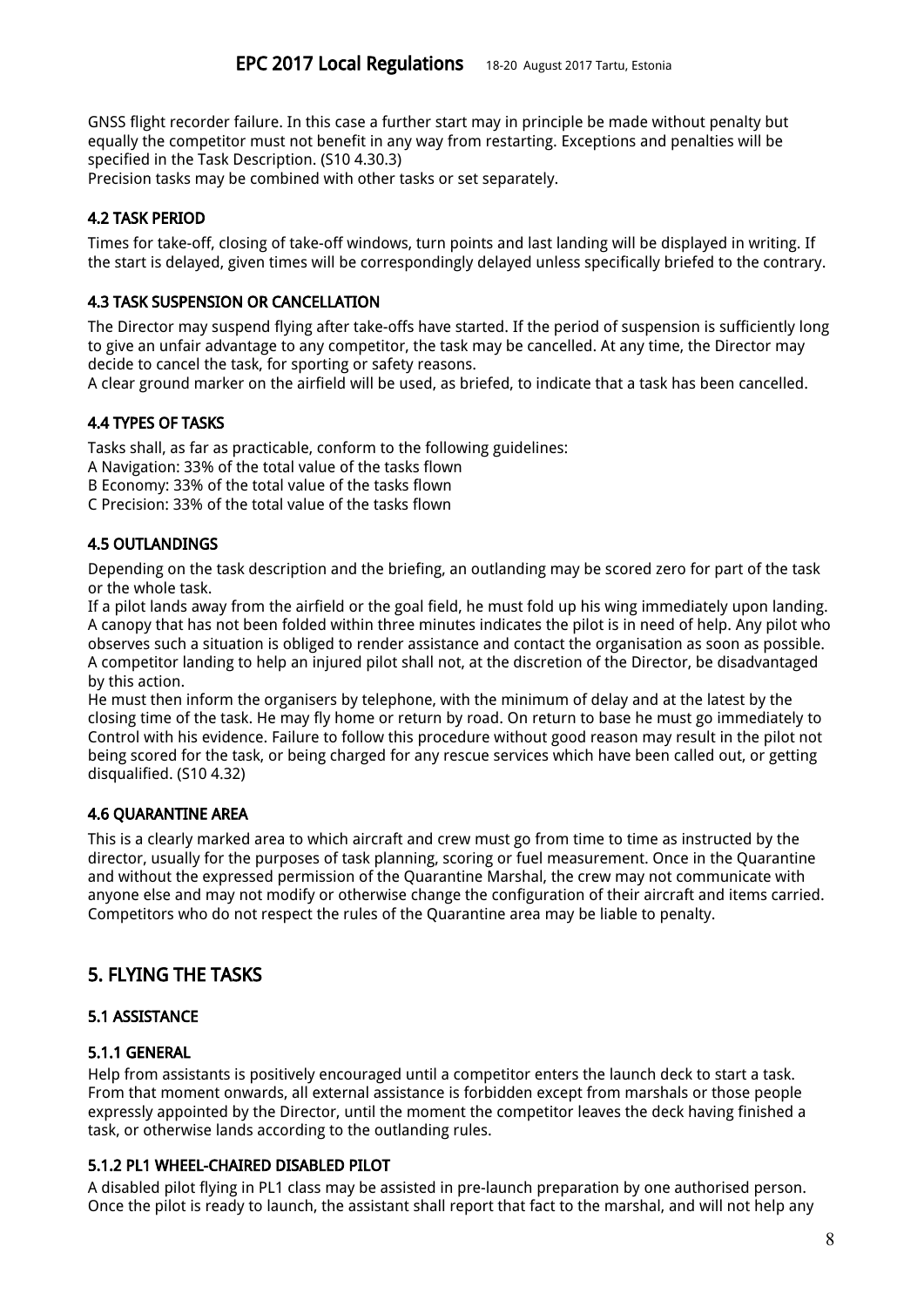<span id="page-8-3"></span>more in the launch procedure.

# 5.2 TAKE-OFF

In all tasks, PF1s must be foot launched.

PL1s must take off on their wheels, although the wings may be inflated without the wheels touching the ground.

No pilot may take-off without permission from the Director or a Marshal.

Open window or given order of take off may be applied to tasks.

All take-offs, unless otherwise briefed, must be effected entirely within the launch deck, except for emergency or other provisions given at briefing. Failure to comply may result in a penalty of 20% of the pilot's score.

Before departure, a pilot and/or his aircraft may be inspected at any time for contravention of any regulations. It is the duty of competitors to assist marshals as much as possible in expediting an inspection.

# <span id="page-8-4"></span>5.3 LANDING

All landings, unless otherwise briefed, must be effected entirely within the landing deck, except for emergency or other provisions given at briefing. Failure to comply will result in a penalty of 20% of the pilot's score. The pilot may be liable to penalty if he or any part of his aircraft touches the ground outside the deck before he has removed his harness.

- Upon landing, pilots must immediately remove their aircraft from the deck.

- Landings outside the landing deck but within the airfield boundary will attract a 20% penalty

- Pilots 'abandoning' their aircraft on the landing deck will be liable to penalty.

# <span id="page-8-2"></span>5.3.1 PRECISION LANDING

In tasks where pilots are asked to make a precision landing or to land on a marker:

In PF: The objective is for the pilot to make a good landing on his own two feet without falling over. "Falling over as a result of the landing" will be interpreted as:

- GOOD: If the pilot falls to ONE knee - landing score as achieved.

- BAD: If the pilot falls to TWO knees OR if any part of the power unit touches the ground during the landing process - zero landing score.

In PL: The objective is for the pilot to make a good landing after which the aircraft must come to rest the right way up on all its wheels, and without any structural damage.

Obstruction at landing markers: If a pilot or any part of his aircraft obstructs the attempted landing or the takeoff of another competitor at a landing marker then a 20% penalty will apply. However, any pilot who scores more than zero for his landing at a landing marker has exclusive use of the area immediately surrounding the marker for a maximum period of one minute in which to clear his aircraft from the area.

# <span id="page-8-1"></span>6. CONTROL OF TASK FLIGHTS.

# <span id="page-8-0"></span>6.1 TIMING

All times are given, taken and calculated in local Estonian time (GMT+3) or simple elapsed time, rounded down to the most accurate permitted precision. (S10 5.2.6 and 5.2.7)

### 6.2 FUELLING PROCEDURE

The organisers of this event have decided to adopt a fuelling procedure for economy tasks, which, although new to CIMA, has already been used successfully in more than 10 National Opens in the last 7 years and in at least 3 countries.

Machines are to be weighed before and after economy flights in order to measure the weight of fuel used. Pilots may therefore allowed to fly with unlimited fuel in economy tasks thus allowing everyone to participate fully regardless of the engine's economy performance.

There is no more need for modified fuel systems or dangerous "competition bottles".

This fuelling procedure totally removes the need for the traditional tedious time-consuming defueling sessions and allows the Director to set economy tasks at short notice.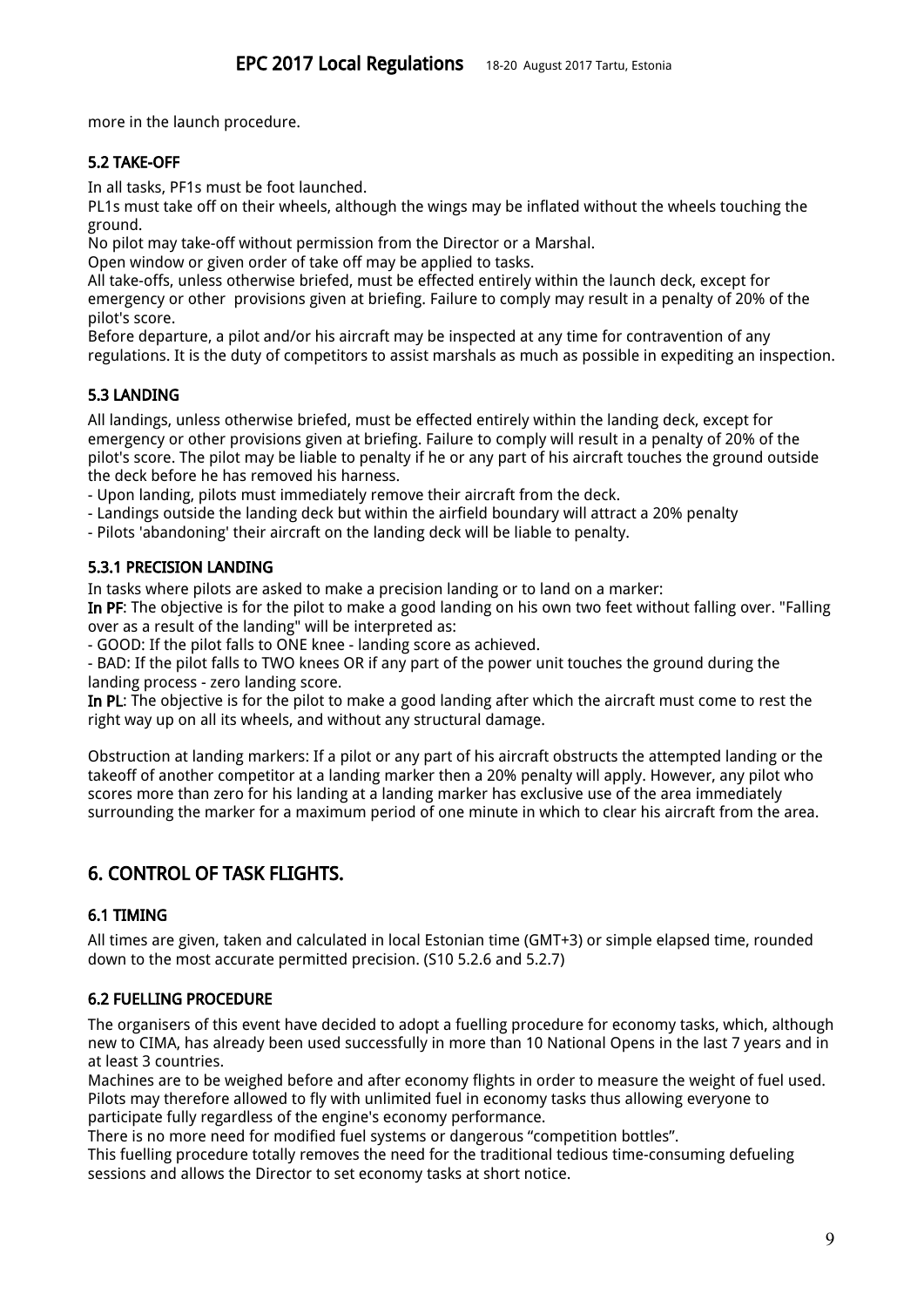### 6.3 BODYWEIGHT INDEX

An aircraft's fuel consumption is proportional to its total mass. A pilot can always choose to flylighter equipment, but cannot, to some extent, reduce his own bodyweight. With a view to levellingthe playing field, a pilot's fuel consumption is scored, taking into account his bodyweight.

At the time of registration, pilots and co-pilots are weighed for the purpose of handicapping,allowing heavier pilots a greater quantity of fuel than lighter pilots.

The pilot is then given a Bodyweight Index to be used in economy scoring formulae, defined as follows:

- PF1: (Pilot bodyweight + 40kg)/100
- PL1: (Pilot bodyweight + 50kg)/100
- PF2: (Crew bodyweights + 50kg)/100
- PL2: (Crew bodyweights + 60kg)/100

For instance a 60kg PF1 pilot will have a Bodyweight Index of 1 and a 90kg PF1 pilot will have a Bodyweight Index of 1.3. In this example, the 40kg amount represents the typical lightest weight ofa paramotor, wing, emergency parachute, clothing and accessories.

### 6.4 WEIGHING OF MACHINE BEFORE LAUNCH

The weighing scale(s) should be located in the quarantine area next to the launch deck. The pilot(s) should only get weighed when he is intending to launch. It is the combined pilot(s) + paramotor + all accessories that get weighed, in fact everything that is carried on board, with the exception of the wing. The wing must be detached from the paramotor unit and can be already prepared in the launch deck. Karabiners must be attached to the motor and not to the wing. Wing bags, if used, must either be carried by pilots when weighed or not be taken on the flight. The pilot should carry the paramotor on his back, as well as all equipment and accessories when stepping uponto the scale. Trikes use a combined set of three scales, as used for microlight weighing.

Once weighed, pilots should proceed from the quarantine area to their wing on the deck with a view to launch as soon as possible.

Marshals should ensure that pilots spend as little time as possible between the weighing and the launching, and may demand for a pilot to be re-weighed if necessary. Marshals should ensure that pilots are not "ballasting" themselves by grabbing soil or stones as they get ready to launch. Food and drink weigh the same whether in the pilot's pockets or consumed. Once weighed, it is not in the pilot's interest to urinate. However, pilots finding that they need to, should ask permission and will have to be weighed again.

### 6.5 WEIGHING OF PILOT(S) + MACHINE AFTER LANDING

As soon as a pilot lands back on the deck, a Marshal will direct him to the scale(s) in the quarantine area, to be weighed immediately. The wing is detached and as before, everything else gets weighed. Again, karabiners must be attached to the motor and not to the wing.

Once more, Marshals will be vigilant with pilots not "ballasting" themselves with stones etc. The weight of fuel used shall be the difference between the recorded weight prior to take-off and the recorded weight on landing

If the pilot appears to be suspiciously wet then the Marshal may ask for the flying suit and boots to be weighed separately as well, and take a note of it.

### <span id="page-9-0"></span>6.6 GATES

Gates are normally a straight line 400m wide perpendicular to the briefed track or to the pilot's chosen track.

Gates may be:

- Known gates. Their position and height to be crossed will be briefed.

- Hidden gates. The height to be kept along the sections of the course where they are situated will be briefed.

Proof of passing a gate and its timing will be by GNSS flight recorder evidence, with the gate time being taken from the fix immediately before it is crossed.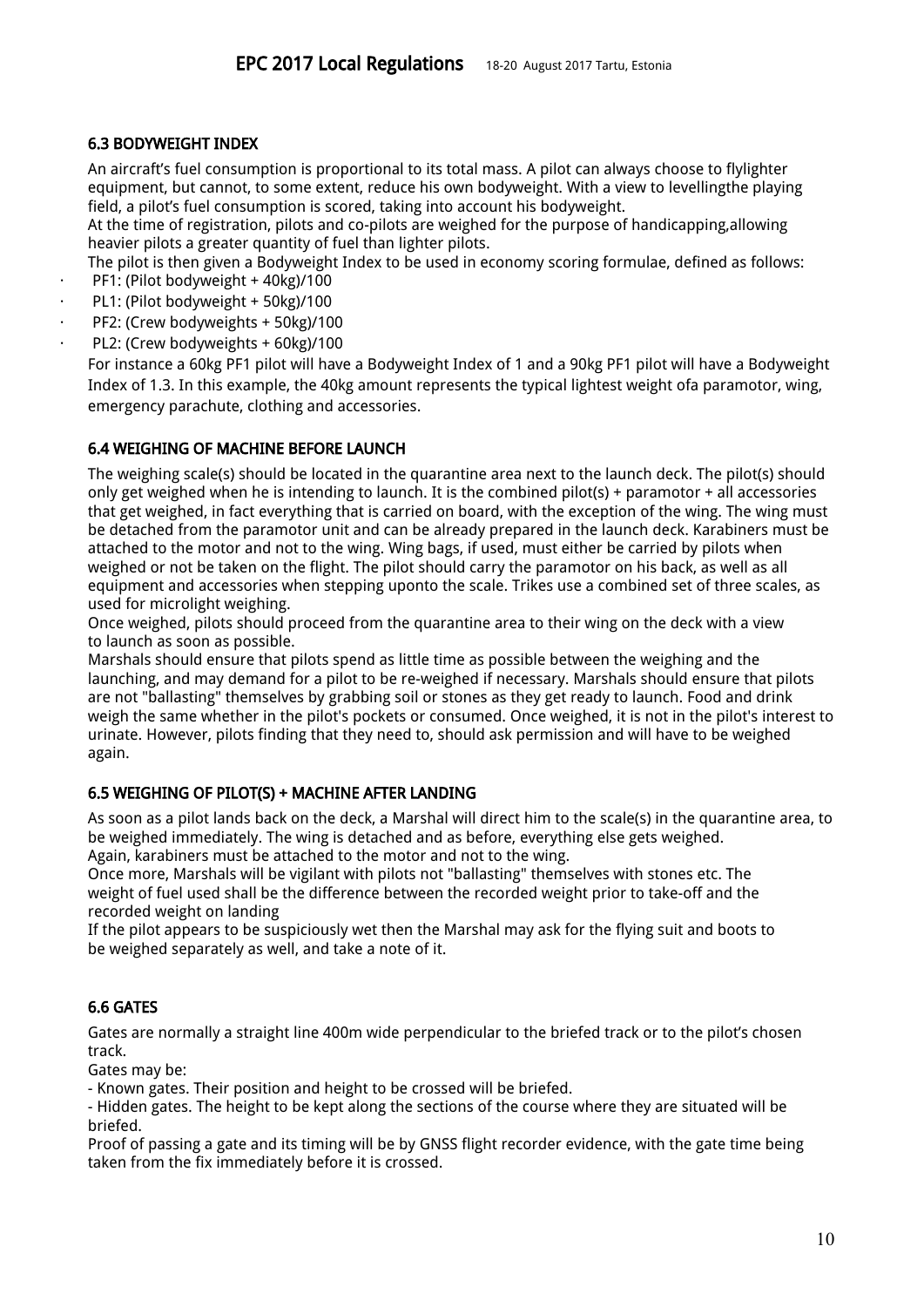# <span id="page-10-2"></span>6.7 TURNPOINTS

Turnpoints are geographical points and their location and description are briefed.

The scoring zone for a turnpoint is a cylinder with a radius of 200m of infinite height.

Proof of reaching a turnpoint is by GNSS flight recorder evidence.

To score, a track fix point must either be within the cylinder, or the line connecting two sequential track fixes must pass through the circle.

Complaints about the physical mis-positioning of a scoring zone relative to a turnpoint will not be accepted unless it can be shown that the physical position of the location is outside a circle of radius R= Rp/2 where Rp= Radius or size of the scoring zone defined by the organizers (ie the physical location must lie inside an inner circle half the width of <sup>a</sup> gate or radius of <sup>a</sup> scoring zone).

# <span id="page-10-1"></span>6.8 SLALOM POLES

Some precision tasks may involve the use of slalom poles or sticks, to be rounded or to be struck. A valid strike on a stick is one where the pilot or any part of the aircraft has been clearly observed to touch it or when electronic 'kick stick' sensors which have been shown to meet the standard tests are used, a valid strike is one which is recorded by the device.

<span id="page-10-0"></span>A valid rounding of a slalom pole is one where the pilot's body is clearly seen to round it.

# 6.9 INFLATABLE PYLONS

Inflatable pylons of various sizes may be used in precision tasks, to be rounded.

A valid rounding of an inflatable pylon is one where the pilot's body is clearly seen to round it. Coming into contact with an inflatable pylon with any part of the aircraft or the pilot would usually occur a penalty as briefed.

# <span id="page-10-3"></span>6.10 INFRARED GATES

Infrared gates may be used in precision tasks. They are typically 6 to 10 metres wide and a height between 1 and 2 metres. Infra red gates are ideal for accurate timing, without the need to strike a pole.

### <span id="page-10-6"></span>6.11 THE LANDING DECK

- A landing deck is a clearly marked area defined at the briefing. A minimum of 100m x 100m is required, for every 30 competitors per hour.

- A landing deck will have a windsock within 100m of its boundary.

- In certain tasks and as briefed, penalties may be awarded to Pilots or any part of their aircraft touching the ground anywhere outside the landing deck during a task.

# <span id="page-10-4"></span>7. SCORING

### <span id="page-10-7"></span>7.1 GENERAL

The overall results will be computed from the sum of the task scores for each competitor, the winner having the highest total score in the class. (S10 4.34.10)

The following standard symbols will be used for scoring:

<span id="page-10-5"></span> $V = Speed, D = Distance, T = Time$ 

### 7.2 SCORING ALL TASKS

The maximum score may be up to 1000 points per task and is generally calculated as follows:  $P = Q/Qmax \times 1000$ 

Where:  $Q =$  pilot's score, Q max = best score for the task, P = Total score

But, depending on the task, absolute scores for pilots' performance may also be awarded either in combination with the above or exclusively. Where a combination is used the total available absolute score shall not be more than 50% of the total available score e.g.:

 $P = O/O$  max x 750 + y (absolute score with a maximum value of 250)

or

 $P = y$  (where the maximum value of y could be 1000)